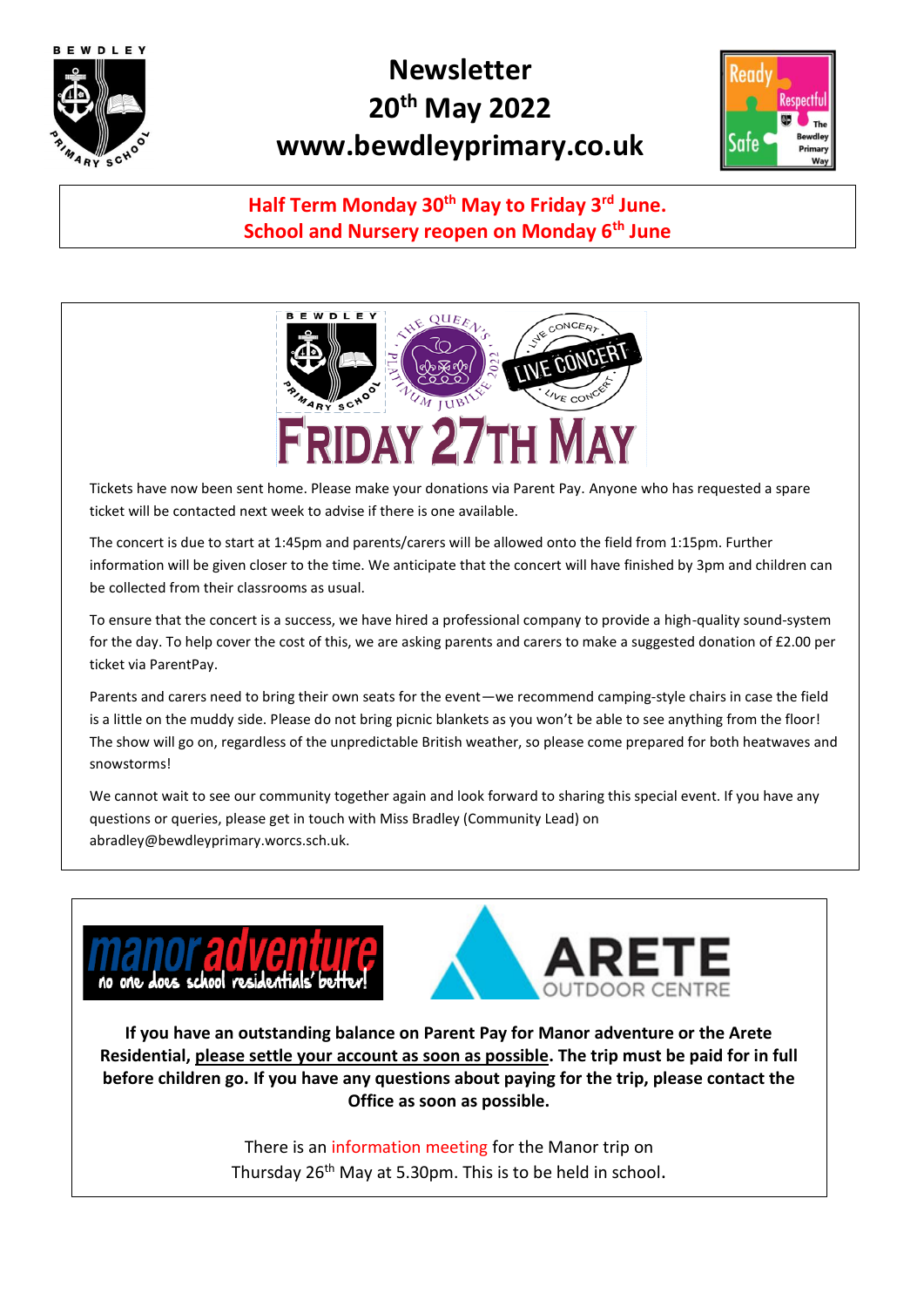

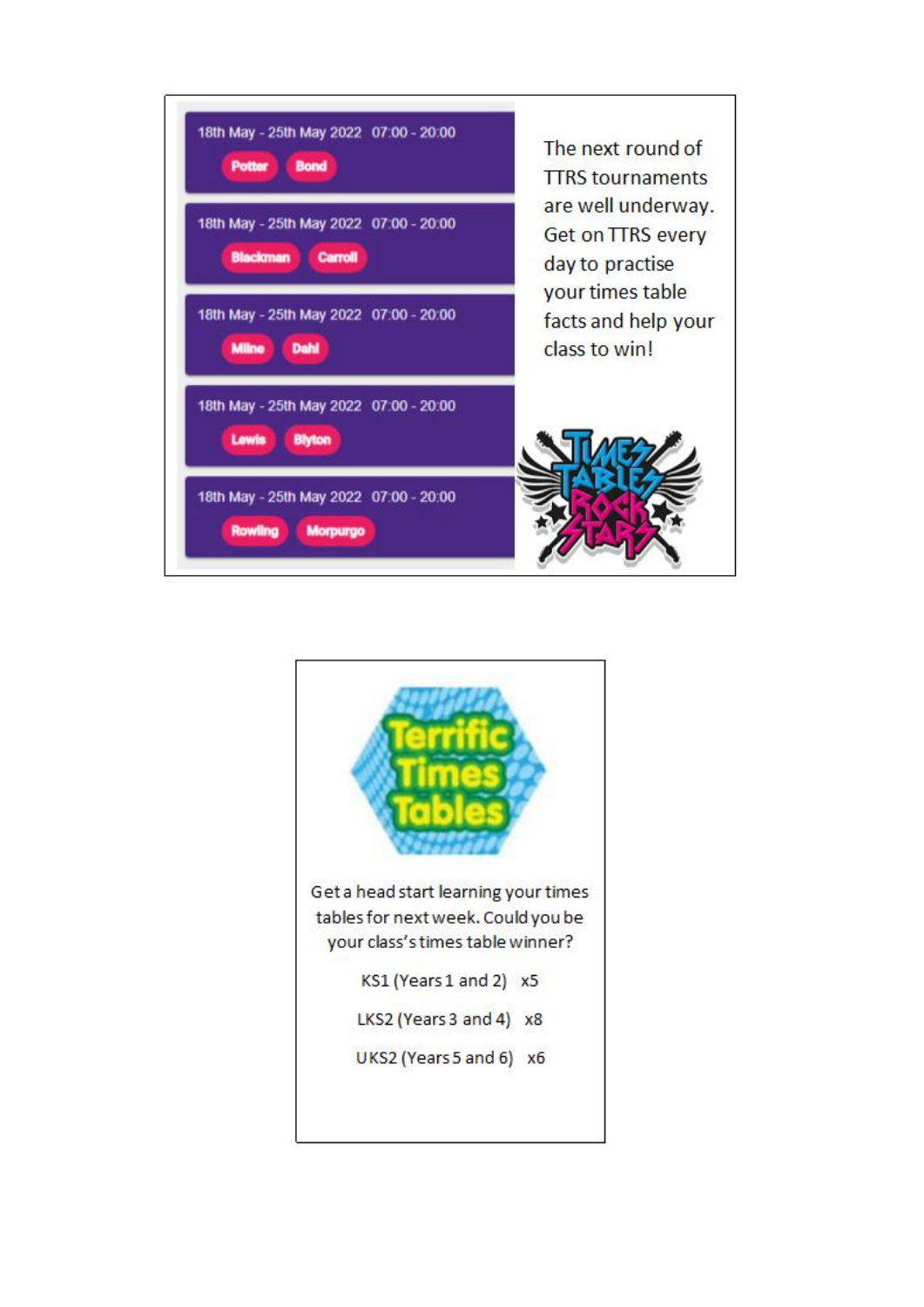

We have been using Freckle in Key Stage Two (Years 3,4,5, and 6) for almost two terms. It has been used as a home learning tool with teachers setting a weekly task in the 'Rucksack' linked to learning that has

happened in the classroom. It has also been used as a classroom tool for both extra practise and to set more challenging activities.

Currently we are evaluating its effect on the children's progress and attainment, but we also want to know how parents and carers have found using Freckle at home.

We would really appreciate it if you could you complete this quick survey click on your child's class:

Blackman https://www.surveymonkey.co.uk/r/FJ6CGG3 Carroll https://www.surveymonkey.co.uk/r/3QHNWB9 Lewishttps://www.surveymonkey.co.uk/r/3Q6685F Rowling https://www.surveymonkey.co.uk/r/FQYY8ZL Blyton https://www.surveymonkey.co.uk/r/3WVNL9H Morpurgo https://www.surveymonkey.co.uk/r/3WM3BZ8 Dahl https://www.surveymonkey.co.uk/r/3WNNSNG Potter https://www.surveymonkey.co.uk/r/3WGFSKD





A massive thank you to the parents who have expressed an interest in being part of a Maths working group. The aim is to share and discuss ideas BPS can put together for parents that will be accessible and useful, so everyone feels more confident in supporting their child's maths learning.

If you are interested in joining us, we are meeting next Tuesday 24th May at 8.50am, after school drop off. Please come to the school office to sign in!

Thank you for your support,

Sarah Woodward

Mathslead